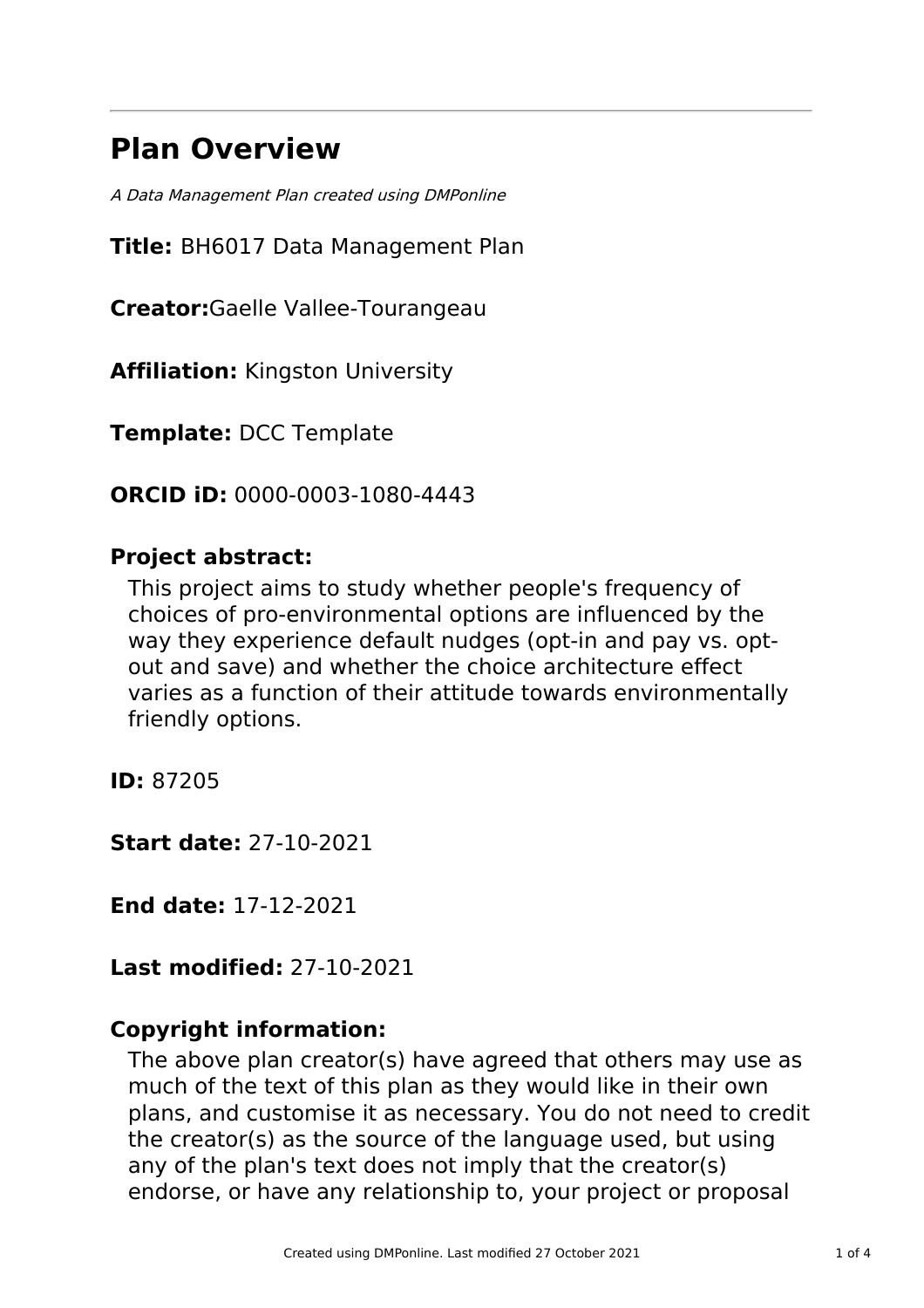# **Data Collection**

#### **What data will you collect or create?**

We will create a dataset that contains the following data from an existing dataset [\(https://osf.io/jp7rf/](https://osf.io/jp7rf/)) which accompanies the following article:

Michaelsen, P., Johansson, L.-O., & Hedesström, M. (2021). Experiencing default nudges: Autonomy, manipulation, and choice-satisfaction as judged by people themselves. Behavioural Public Policy, 1–22. <https://doi.org/10.1017/bpp.2021.5> The dataset will include:

- Participants' gender
- Participants' age
- How important it is to them to make environmentally friendly choices (measured on a scale ranging from 1 (Not very important) to 9 (Extremely important)
- The number of environmentally-friendly ("green") amenities they chose to have in their new flat
- The choice design condition: including green amenities and increasing their costs to their monthly rent (opt-in condition) or excluding green amenities and reducing costs to their monthly rent (opt-out condition).

The dataset will be saved as a .csv file to allow for easy access.

#### **How will the data be collected or created?**

The dataset will be named as follows:

• 2017 BH6017 OSF jp7rf.csv

Where 2017 specifies the year of data collection, BH6017 is the module code for which this dataset will be created, OSF jp7rf is the OSF id of the original dataset.

### **Documentation and Metadata**

#### **What documentation and metadata will accompany the data?**

The data will be accompanied by a data dictionary saved as a .xlsx (MS Excel) format. The data dictionary will be named as follows:

• 2017 BH6017 OSF jp7rf Dictionary.xlsx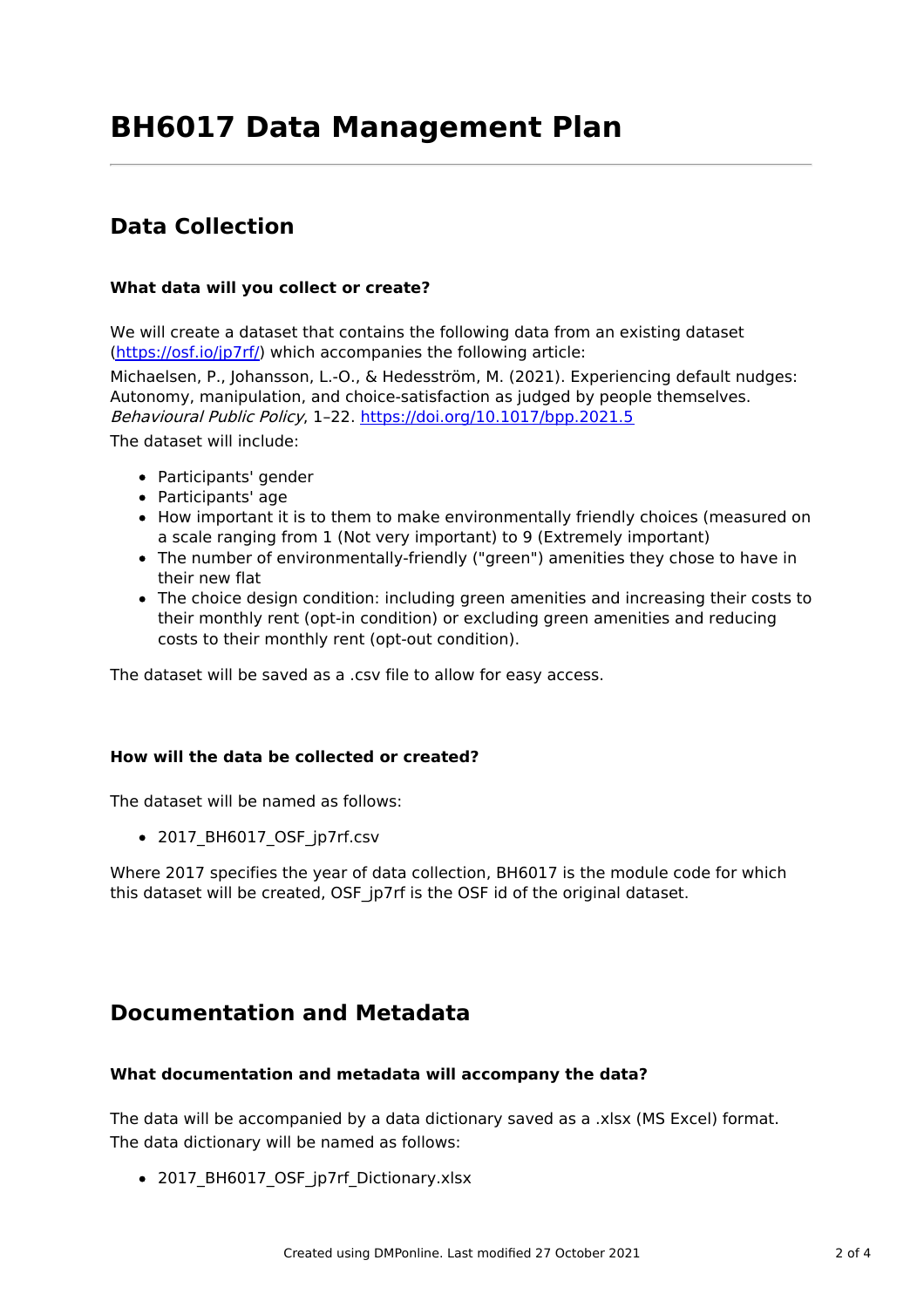# **Ethics and Legal Compliance**

#### **How will you manage any ethical issues?**

The data is publicly available on the Open Science Framework website and does not contain any identifying information on participants or information that could be linked to identify them and therefore does not involve additional risk of harm for the participants who took part in the original survey but the new analysis could generate new insights (Principle 4. Maximising benefit and minimising harm).

#### **How will you manage copyright and Intellectual Property Rights (IPR) issues?**

The original dataset was distributed under the terms of the Creative Commons Attribution licence (http://creativecommons.org/licenses/by/4.0/), which permits unrestricted re-use, distribution, and reproduction in any medium, provided the original work is properly cited.

# **Storage and Backup**

#### **How will the data be stored and backed up during the research?**

The dataset will be securely stored on the module LMS (Canvas). The original source data will remain backed up and available on the OSF website.

#### **How will you manage access and security?**

Students taking the BH6017 module and staff teaching on the module will have access to the dataset.

### **Selection and Preservation**

#### **Which data are of long-term value and should be retained, shared, and/or preserved?**